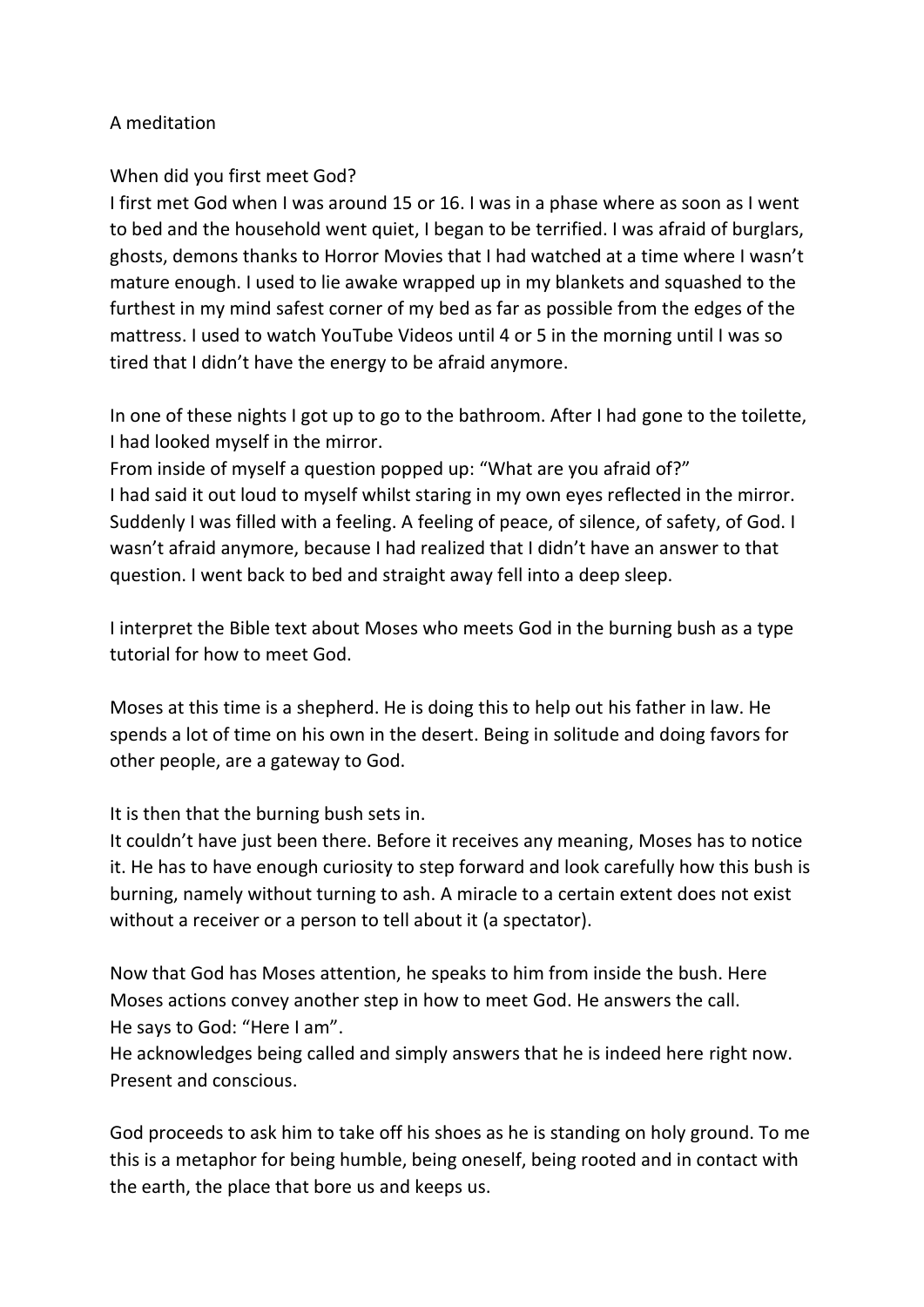After all this, Moses only just now realizes that it is God he is talking to and who is calling him. He then tries to hide his face. He is ashamed of his past. He doesn't feel worthy of Gods attention.

This is also a part of faith. Doubt. The belief that one is inadequate for God's presence comes to us in times of trouble or depression. It is inevitable for us to feel this way, if one chooses the way of faith, the way of God. Doubt is a part of faith and it is part of meeting God.

God tells Moses that he can hear the cries of suffering from the Israelites trapped and enslaved in Egypt. God faces what is troubling him and is prepared to find a solution, so much so that he even promises the release and the salvation of the Israelites.

We too have to face suffering if we want to change the world or ourselves for the better. One has to see what it is, the bad, the dark, the violent to know what it is we need to change and even to figure out how this change needs to be realized.

Moses knows that the Israelites are suffering under Egyptian rule, because he witnessed it when he was there, but he still has to face it. He has to learn to hear the cries so that he learns what it is that might forever follow him in his dreams, fears and into his life. God wants to make him aware of these things.

The solution for Gods suffering is Moses. And so, he tells him to set forth and free the Israelites from their captivity.

Moses doubt and therefore his belief in his own inadequacy are still a topic/issue for him. He tells God that he can't be fit for this task. He doubts himself to be worthy of Gods plan. (He even asks God if he is sure in what he is saying.)

But God is sure and so gives Moses the promise that he will be with him.

Moses is running out of excuses. He still attempts to weasel himself out of the task and situation at hand. He says that the Israelites might not believe that he was sent by God and therefore won't follow him through the desert toward the promised land.

God lifts all doubt whether from Moses or the at this time unaware Israelites with the sentence: "I am who I am… I am has sent me to you."

For me this sentence is the ultimate guideline for meeting God. It is "I am". It is just this moment. It is this now, this place, this being that enables us to meet God.